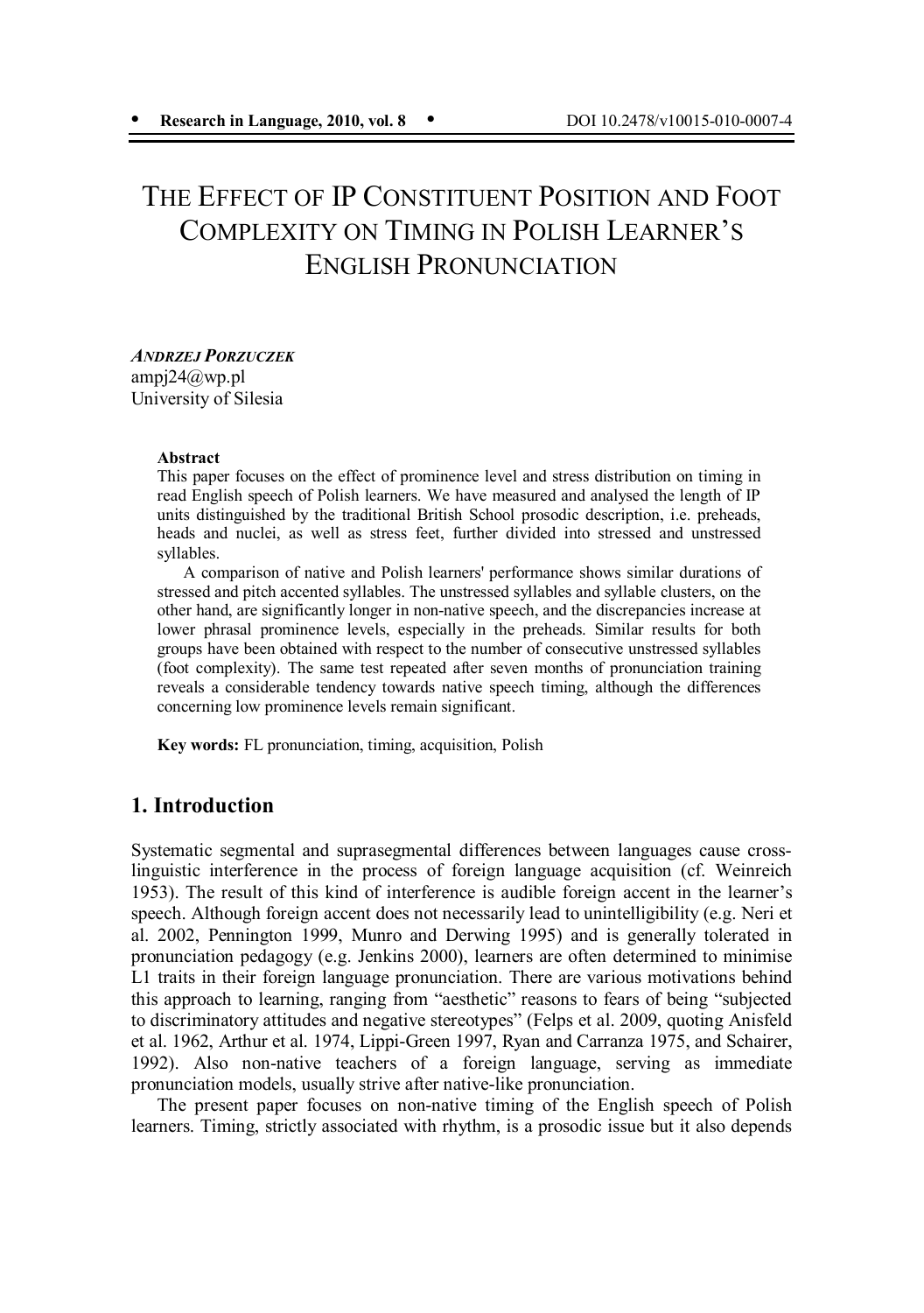on intrinsic segmental features, which means that separating suprasegmentals from segmentals in pronunciation teaching is either impossible or leads to unnatural contexts. Waniek-Klimczak (2005) presents an exhaustive review of factors influencing speech timing, including intrinsic and context-dependent segmental duration as well as the suprasegmental features of the utterance, i.e. speech rate, fluency, prosodic boundaries, word-stress, prominence and intonation contours used by the speaker. All these factors add to a general picture of language rhythm.

World languages have been traditionally classified as stress-timed and syllable-timed (cf. Pike 1945, Abercrombie 1967), although the approach to these categories is still evolving since it has turned out impossible to find satisfactory evidence for interstress or syllable isochrony (Ladefoged 1967, Roach 1982). Lehiste (1977) suggested that isochrony is a perceptual construct rather than acoustic reality. Moreover, the discrete rhythm classes have also been questioned. Dauer (1983) observed that rhythm of speech depends on syllable structure diversity and presence or absence of vowel reduction. More variable durations of vocalic and consonantal intervals, typical of stress-timed languages, allowing consonant clusters and vowel reduction, have led to new measures of rhythm, such as %V, ΔC (Ramus et al. 1999) or PVI (Grabe and Low 2002), which allow researchers to reinterpret rhythm classes in terms of two-dimensional continuous scale.

Naturally, different rhythmic characteristics of L1 and FL can cause interference on the prosodic level. English is regarded as a prototypical stress-timed language, while Polish is not unambiguously classified owing to its consonant clusters on the one hand and hardly any vowel reduction on the other (e.g Nespor 1990, Ramus et al. 1999). Intrinsic vowel quantity is not a distinctive feature of Polish either. Consequently, nonnative timing of FL speech resulting from the above-mentioned discrepancies is expected and actually reported (e.g. Sobkowiak 1996, Szpyra-Kozłowska 2003, Nowacka 2008, Bryła 2010) in Polish learners' production.

The phenomenon of vowel reduction is a reflection of a more general relation, i.e. the effect of prominence on speech unit duration. If lack of prominence leads to shortening, then the presence of word stress or phrasal accent may result in longer durations of the prominent units. Polish does not significantly modify syllable duration in different prominence conditions (e.g. Dogil 1995, 1999; Nowak 2006 with reference to word stress), which may be transferred to EFL pronunciation marked by generally smaller prominence-related temporal "flexibility".

Finally, if stress-timing is a real tendency, then the temporal flexibility of lower-level unit, segments and syllables, also serves the purpose of making the duration of feet more uniform. Certainly, for the reasons explained above, more interstress interval variability should be expected in Polish-accented English speech.

#### **2. Objectives and theoretical background of the study**

The general objective of this study is to verify the claim that the length of Polglish<sup>1</sup> speech units is less sensitive to varying prominence levels in comparison to native

 $\overline{a}$ 

 $<sup>1</sup>$  The term "Polglish" (cf. Sobkowiak 1996) refers to Polish learners' English pronunciation.</sup>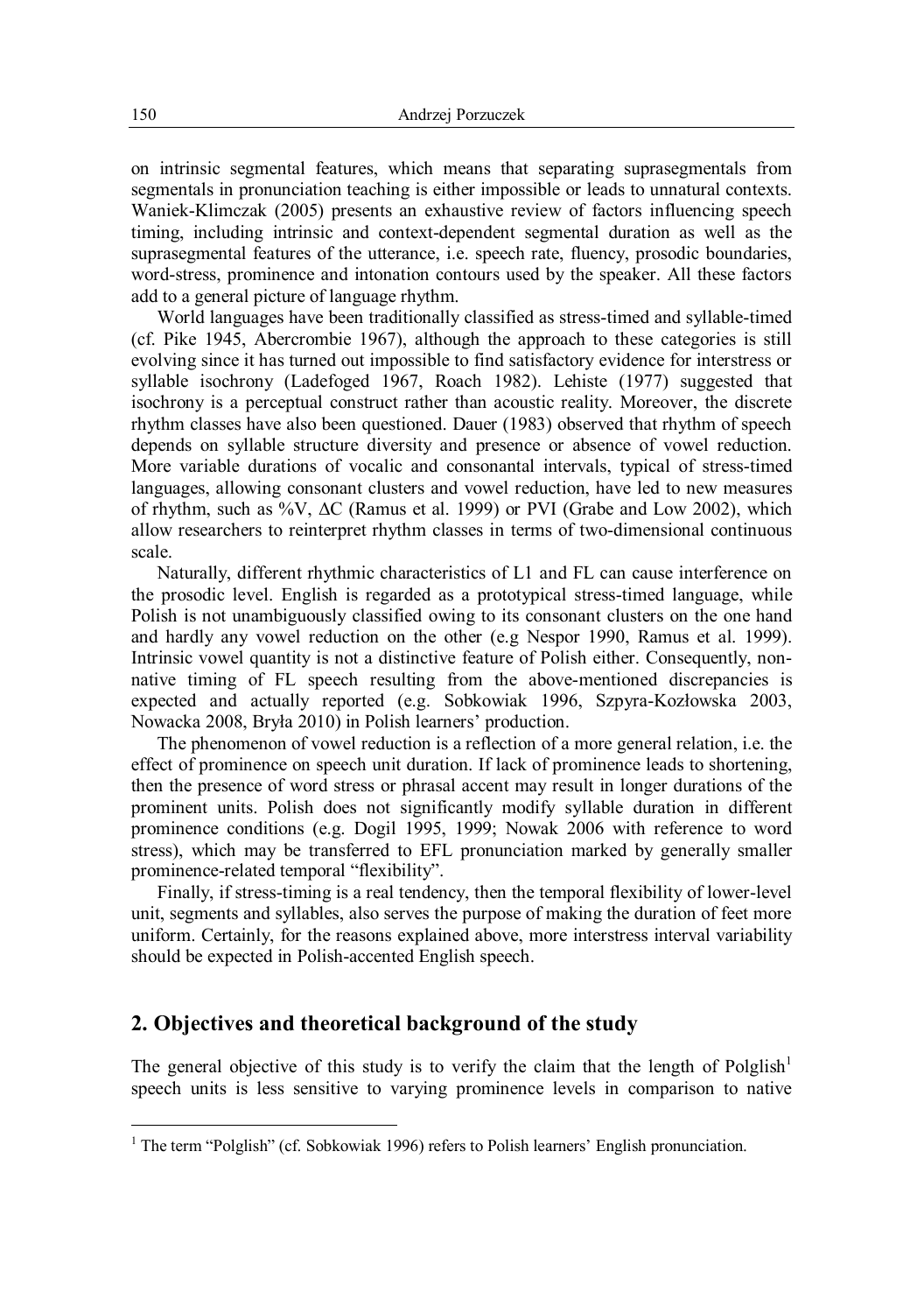English. Moreover, we would like to establish the actual scale of this discrepancy for future pedagogical considerations by analysing the temporal relations in Polish students' oral performance.

Such a goal requires a theoretical framework specifying relevant prosodic units for analysis and a hierarchy of prominence levels. The pedagogical orientation of this research makes it rely on the learner-friendly traditional British School division of intonational phrase  $(IP)^2$  into feet. Abercrombie (1967) defines the foot as a constituent of an IP comprising a stressed syllable and the following unstressed ones up to the next stressed syllable. A word boundary does not automatically terminate the foot. A similar model, proposed by Jassem (1952) distinguishes narrow rhythm units, which, combined with anacruses, constitute total rhythm units instead of the feet. The narrow rhythm unit, in contrast to the foot, only includes syllables up to the nearest word boundary following the stressed syllable, which implies that word boundaries in connected speech influence the timing. At this initial stage of the project, the simpler model proposed by Abercrombie serves as theoretical background for IP segmentation, with the foot as the basic reference unit.

Prominence is regarded at two levels. First, each foot is divided into the (lexically) stressed syllable and the remaining, unstressed part, comprising 0-3 syllables. This provides information concerning the effect of stress on the temporal relations between stressed and unstressed syllables and the degree of unstressed syllable reduction with respect to foot complexity expressed in the number of constituent syllables. Second, the British School notions of prehead, head, and nucleus (cf. Halliday 1967,Crystal 1969, O'Connor and Arnold 1973) are used to observe the influence of phrasal accent. If an IP begins with one or more unstressed syllables, they form a prehead (also called anacrusis). The stressed syllable of the first content word (normally pitch-accented) together with the following syllables up to (but excluding) the last pitch accented syllable form the head of this IP. A head can consist of one or more feet. Finally, the rest of the phrase, beginning with the last pitch-accented syllable, is called nucleus for the purposes of this study.  $3$ 

Needless to say, although the word prominence is not mentioned in the title of this paper, it is the key word linking two seemingly unrelated factors because the main reason why the position within an IP should influence the duration of prosodic domains is that the three IP positions are defined in terms of various default prominence levels. In unmarked prosodic patterns used in this study, the nucleus is the most prominent unit of the three, while the prehead is the least prominent. Yet, because unit position in a prosodic structure may also affect its duration independently of prominence level, the directly observable criterion of position is used. As for foot complexity, which also depends on prominence distribution, it may influence the duration of lower level units on account of stress-timing (cf. contradictory opinions on syllable compression; e.g. Abercrombie 1967, Roach 1982).

 $\overline{a}$ 

<sup>&</sup>lt;sup>2</sup>The term "intonational phrase" is more often used in the autosegmental metrical model of prosodic analysis (cf. Pierrehumbert 1980), while "tone group" or "tone unit" have been associated with the British School (cf. Crystal 1969 and Halliday 1967)

<sup>&</sup>lt;sup>3</sup>In British School sources, only the last pitch-accented syllable is called nucleus. If any more syllables follow, they are referred to as the tail.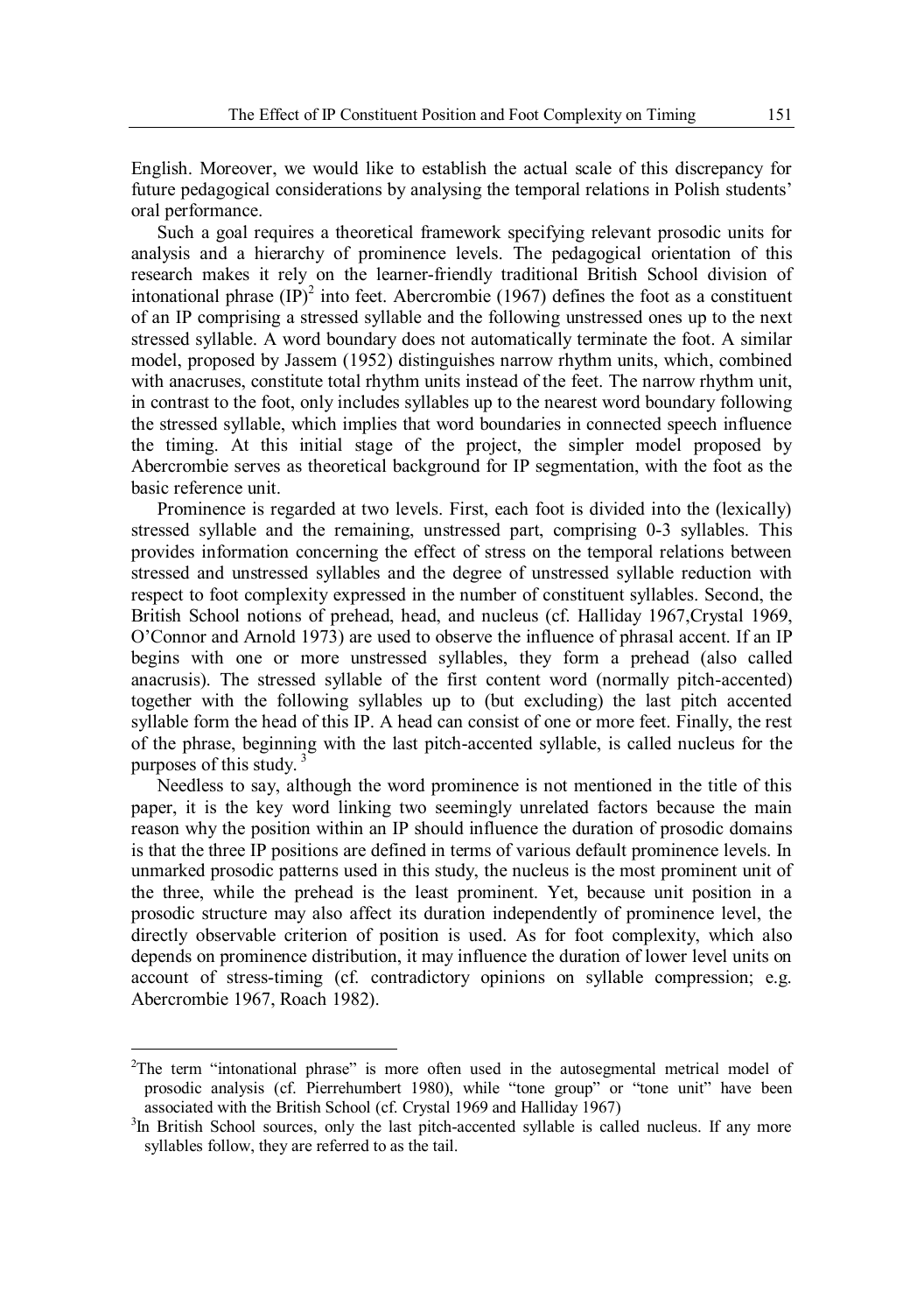## **3. Subjects and procedure**

The Polish subjects are 13 first-year students at a teacher training college. They read a passage in English (see Appendix), which was recorded at two points of time, i.e. at the beginning (October 2006=POL6) and at the end (May 2007=POL7) of the first year of practical phonetics training. Read speech has been chosen as the basic speaking style used in pronunciation teaching, which provides strictly specified samples ready for comparison across various groups of respondents.

The recordings have been compared to the IViE corpus samples of native British English speech (viz. 12 secondary school students in Cambridge). The analysis deals with the duration of four IPs presented below and their parts, viz. stress feet (between slashes), which are further divided into the stressed syllable (bold) and the remaining unstressed part. The preheads are treated on a par with regular feet.

- 1. /but/**e**-veryone/**called**-her/**Cin**<sup>4</sup> -der/s
- 2. /**Prince**/**Wi**-lliam was/**gor**-geou/s
- 3. /and he was/**look**-ing for a/**bride**/
- 4. /They were in a/**bad/mood/** 5

Certainly the duration of syllables, feet and other utterance constituents largely depends on their phonological complexity (cf. Bouzon and Hirst 2004: 224) and consequently no conclusions can be drawn based on comparisons across feet and syllables, but these problems do not make it unfeasible to compare the duration of particular segments, syllables and feet as well as timing relations within the same units in different speakers' performance.

Foot status is assigned to individual units automatically. Following the discussion in the previous section, we assume that the beginning of a head is the lexically stressed syllable of the first content word (*everyone*, *Prince*, *looking*, and *bad*) while a nucleus starts with the lexically stressed syllable of the last content word (*Cinders*, *gorgeous*, *bride*, and *mood*). Auditory assessment of the recordings and the inspection of fundamental frequency measures and intensity values have not suggested any alternative organisation of the tested phrases in any of the subjects, although the problem of gradient rather than categorical nature of prominence makes it impossible to precisely describe its influence on foot, syllable and segment duration. These limitations make us treat stress and accent as constant, lexically and syntactically determined categories for the purposes of the present study.

In order to compare corresponding units across tested phrases, their types are indicated by a number of symbols:

P=prehead H=head N=nucleus (comprising the nuclear syllable and an optional tail) SH=stressed syllable in a foot belonging to the head

 $\overline{a}$ 

<sup>4</sup> Syllables bearing nuclear accent are underlined.

 $5$  The timing of this sentence was described in Porzuczek (2007)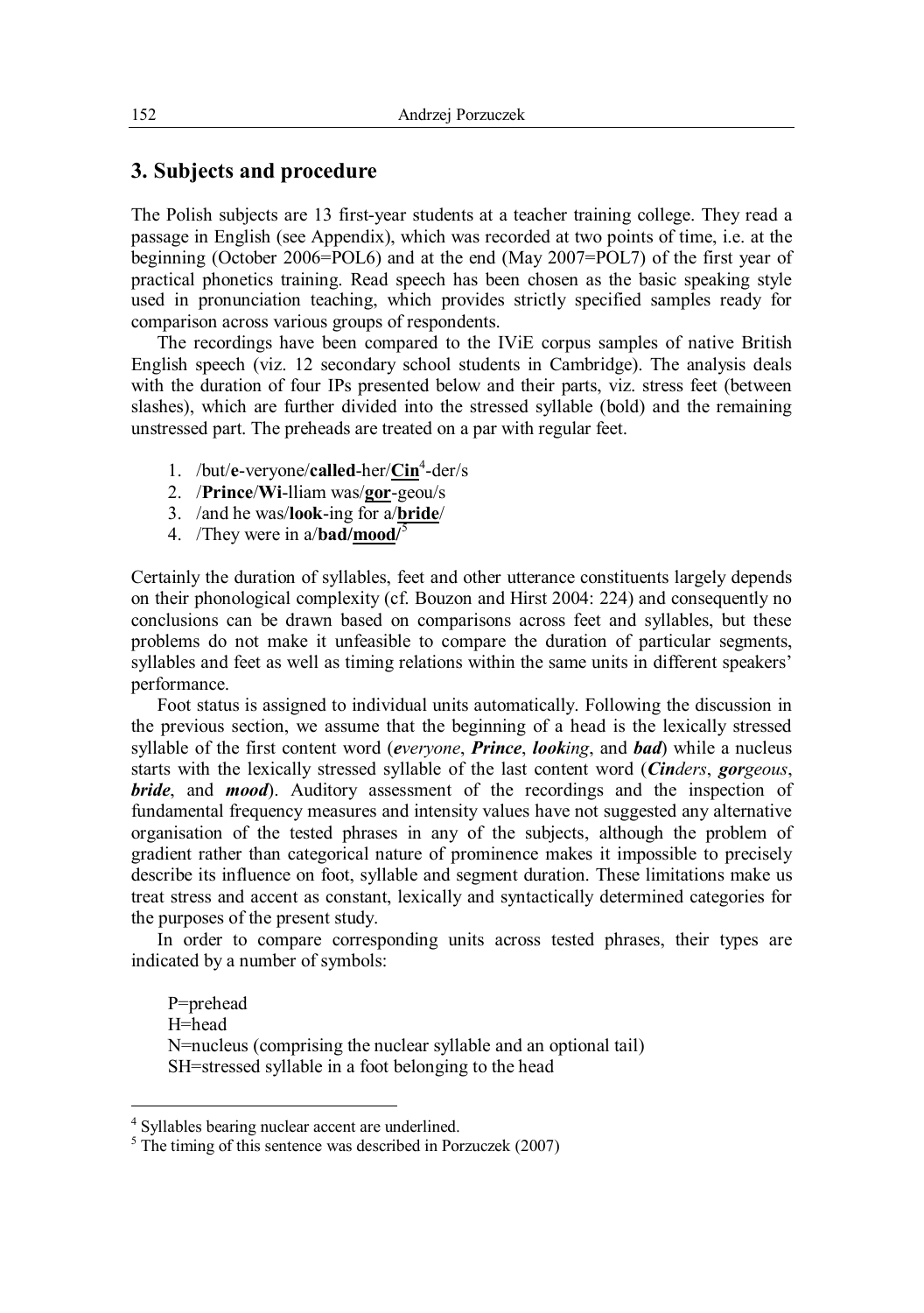UH=unstressed part of a foot belonging to the head SN=nuclear syllable UN=tail 1-4=total number of syllables constituting the foot in question

Table 1 presents the two-level structure of each phrase designed for the purposes of the present research.

| units\text                                              | but | e               | veryone | called          | her             | Cind            | er(s) |
|---------------------------------------------------------|-----|-----------------|---------|-----------------|-----------------|-----------------|-------|
| stressed (S) and<br>unstressed $(P/U)$ foot<br>elements | Ρ1  | SH <sub>3</sub> | UH3     | SH <sub>2</sub> | UH <sub>2</sub> | SN <sub>2</sub> | UN2   |
| foot position $+$ number<br>of syllables                | P1  | H 3             |         |                 |                 |                 |       |

Table 1. The structure of tested phrases

| units\text                                          | Prince          | Wi              | lliam was | gor             | geou(s) |
|-----------------------------------------------------|-----------------|-----------------|-----------|-----------------|---------|
| stressed (S) and<br>unstressed (U) foot<br>elements | SH <sub>1</sub> | SH <sub>3</sub> | UH3       | SN <sub>2</sub> | UN2     |
| foot position $+$ number<br>of syllables            | H1              | H <sub>3</sub>  |           |                 |         |

| units\text                                                | and he was | look            | ing for a | bride           |
|-----------------------------------------------------------|------------|-----------------|-----------|-----------------|
| stressed $(S)$ and<br>unstressed $(P/U)$ foot<br>elements | P3         | SH <sub>4</sub> | UH4       | SN <sub>1</sub> |
| foot position +number<br>of syllables                     | P3         | H 4             |           | N1              |

| units\text                  | They were in a | bad             | mood            |
|-----------------------------|----------------|-----------------|-----------------|
| stressed (S) and unstressed | P4             | SH <sub>1</sub> | SN <sub>1</sub> |
| $(P/U)$ foot elements       |                |                 |                 |
| foot type $+$ number of     | P4             | H1              | N1              |
| syllables                   |                |                 |                 |

Thus, for instance, "SH4" (e.g. *look-*) stands for the initial (stressed or pitch-accented) syllable of the 4-syllable foot *looking for a*, while "UN2" stands for the tail of a trochaic nucleus (e.g. the second syllable of *gorgeous*). Unit durations have been measured using PRAAT software (Boersma 2001). The location of syllable boundaries is often debatable and the ontological status of syllable as such is dubious (cf. Dziubalska-Kołaczyk 2002), but the pedagogical usefulness of the notion is a sufficient argument to employ the unit in analysis. Moreover, the syllabification problems allow a certain degree of freedom in devising consistent measures that best suit the needs of the research. This study leaves morphology and phonotactics outside its scope, and the main principle for segmentation is the acoustic salience of potential boundaries. Thus, where available, the plosive burst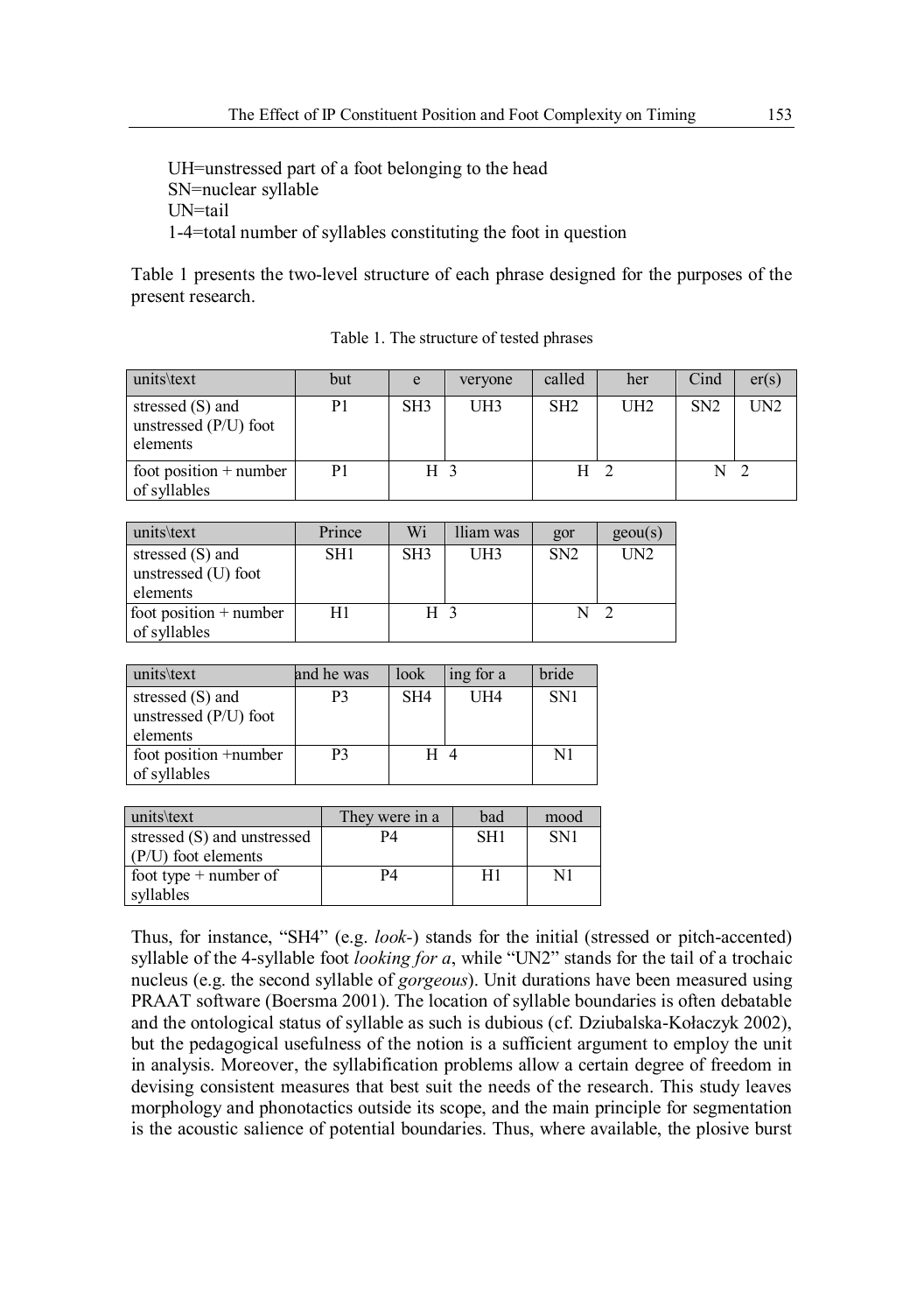is used as a landmark even though in, for instance, *everyone called her* the occlusion phase of /k/ in *called* is treated as part of the previous syllable. Furthermore, the prepausal fricative as in *Cinders* and *gorgeous* is not included in measurements (obviously not denying its coda status) because of the combined effects of final lengthening and gradual decline of intensity level, where it is difficult to establish the perception threshold. In other positions the boundary is established at the onset of frication noise (*e/very*, *her/Cinder/s*, *gorgeou/s*) or the onset of vocal fold vibration (*Prince/William* and */and*). In *was/looking* the boundary is placed at the onset of visible formant structure marking the beginning of /l/.

The results demonstrate the following characteristics of Polish learners' read speech compared to native English production:

- the duration of whole measured IPs (indicating general articulatory rate relations between the two groups)
- absolute and relative duration of IP units: preheads, heads and nuclei
- the duration of feet with reference to their position in the phrase
- the duration of stressed and unstressed parts of the foot in relation to its complexity expressed as the number of constituent syllables (cf. Bouzon and Hirst 2004)
- individual variation of the durations in question (duration ranges)
- developmental tendencies in Polish learners' performance (juxtaposition of data gathered in the two recording sessions)

#### **4. General results**

The results showing the timing of individual utterances presented in the previous section are demonstrated in tables 2-5 below, followed by discussion. The mean durations of units are expressed in milliseconds and the values are rounded off to the nearest integer. Parentheses enclose Polish-to-English duration ratio (POL divided by ENG) with reference to a given unit. Stressed syllables and corresponding figures are shown in bold.

Table 2. Absolute unit duration (in ms) and POL/ENG ratio (in parentheses) in "but everyone called her Cinders". POL6=Polish subjects' 1st recording. POL7=Polish subjects' 2nd recording

| unit $\rightarrow$ | but            | e    | veryone | calle | her             | Cind | er(s)          |
|--------------------|----------------|------|---------|-------|-----------------|------|----------------|
|                    |                |      |         | d     |                 |      |                |
| $group\downarrow$  | P <sub>1</sub> | SH3  | UH3     | SH2   | UH <sub>2</sub> | SN2  | UN2            |
| POL <sub>6</sub>   | 166            | 92   | 414     | 226   | 224             | 318  | 152            |
| POL6/ENG           | (2.2)          | (.8) | (1.5)   | (1.2) | (1.9)           | (1)  | (1.2)          |
| POL7               | 129            | 103  | 356     | 202   | 128             | 296  | 142            |
| POL7/ENG           | (1.7)          | (.9) | (1.4)   | (1.1) | (1.1)           | (.9) | (1.2)          |
| <b>ENG</b>         | 75             | 109  | 305     | 183   | 117             | 313  | 123            |
| group\foot         | P <sub>1</sub> |      | $H_3$   | Н     | $\mathfrak{D}$  | N    | $\mathfrak{D}$ |
| POL <sub>6</sub>   | 166            |      | 506     |       | 450             |      | 470            |
| POL6/ENG           | (2.2)          |      | (1.2)   |       | (1.5)           |      | (1.1)          |
| POL7               | 129            |      | 459     |       | 330             |      | 439            |
| POL7/ENG           | (1.7)          |      | (1.1)   |       | (1.1)           |      | (1)            |
| <b>ENG</b>         | 75             |      | 413     |       | 300             |      | 436            |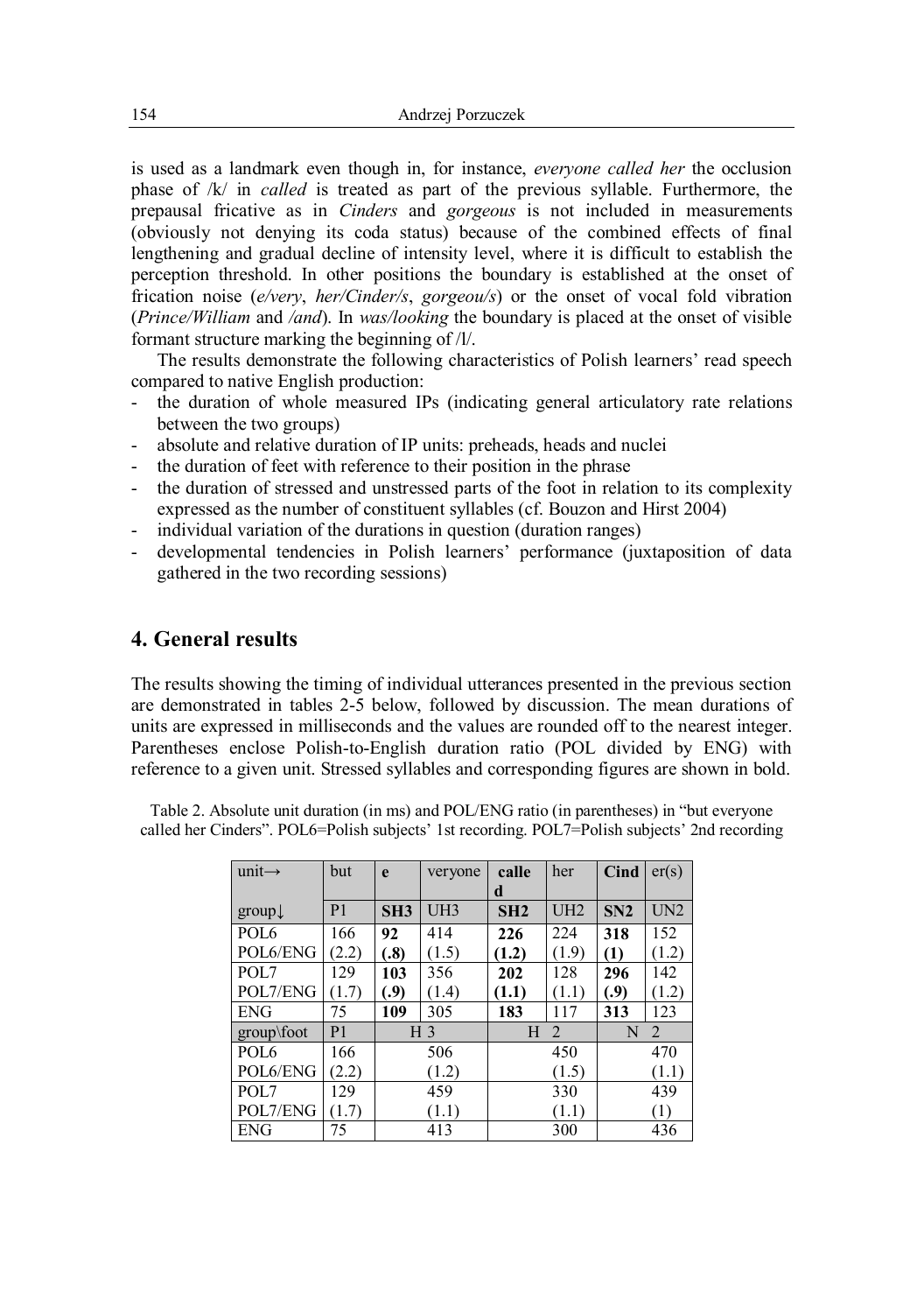| unit $\rightarrow$ | Prince   | Wi        | lliam was    | gor      | geou(s)       |
|--------------------|----------|-----------|--------------|----------|---------------|
| $group \downarrow$ | SH1      | SH3       | UH3          | SN2      | UN2           |
| POL <sub>6</sub>   | 297(1.1) | 126 (1.6) | 551(1.5)     | 253(1.1) | 133(1)        |
| POL7               | 266(1)   | 128 (1.6) | 414 $(1.1)$  | 242(1)   | 110(.8)       |
| <b>ENG</b>         | 260      | 81        | 376          | 233      | 135           |
| group\foot         | H1       | Н         | $\mathbf{R}$ | N        | $\mathcal{D}$ |
| POL <sub>6</sub>   | 297(1.1) | 678       | (1.5)        | 387      | (1.1)         |
| POL7               | 266(1)   | 542       | (1.2)        | 351      |               |
| <b>ENG</b>         | 260      | 457       |              | 368      |               |

Table 3. The timing of "Prince William was gorgeous". POL/ENG ratio in parentheses

Table 4. The timing of "and he was looking for a bride"

| unit $\rightarrow$ | and he was     | look     | ing for a       | bride           |
|--------------------|----------------|----------|-----------------|-----------------|
| $group\downarrow$  | P <sub>3</sub> | SH4      | UH <sub>4</sub> | SN <sub>1</sub> |
| POL <sub>6</sub>   | 570 (1.7)      | 162(1.1) | 530 $(1.4)$     | 337(1)          |
| POL7               | 414(1.3)       | 144(1)   | 432(1.1)        | 326(.9)         |
| <b>ENG</b>         | 331            | 145      | 389             | 348             |
| group\foot         | P <sub>3</sub> | H        |                 | N <sub>1</sub>  |
| POL <sub>6</sub>   | 570(1.7)       | 693      | (1.3)           | 337(1)          |
| POL7               | 414(1.3)       | 575      | (1.1)           | 326(.9)         |
| <b>ENG</b>         | 331            | 533      |                 | 348             |

Table 5. The timing of "They were in a bad mood"

| unit (foot) $\rightarrow$ | they were in a | bad     | mood     |
|---------------------------|----------------|---------|----------|
| $group\downarrow$         | <b>P4</b>      | H1      | N1       |
| POL <sub>6</sub>          | 771 (1.8)      | 196(.8) | 352(1.1) |
| POL7                      | 574(1.3)       | 206(.9) | 349(1)   |
| <b>ENG</b>                | 433            | 232     | 334      |

The timing relations between native English and Polish learners' performance of the four tested phrases are presented in Table 6 below, highlighting IP constituent types and their complexity. The two figures on either side of an arrow in each cell illustrate POL6 and POL7 relative timing expressed as the relevant mean duration divided by the corresponding ENG value. Wherever mean Polglish durations are more than 20% longer than corresponding ENG values, the ratios are shown in bold print.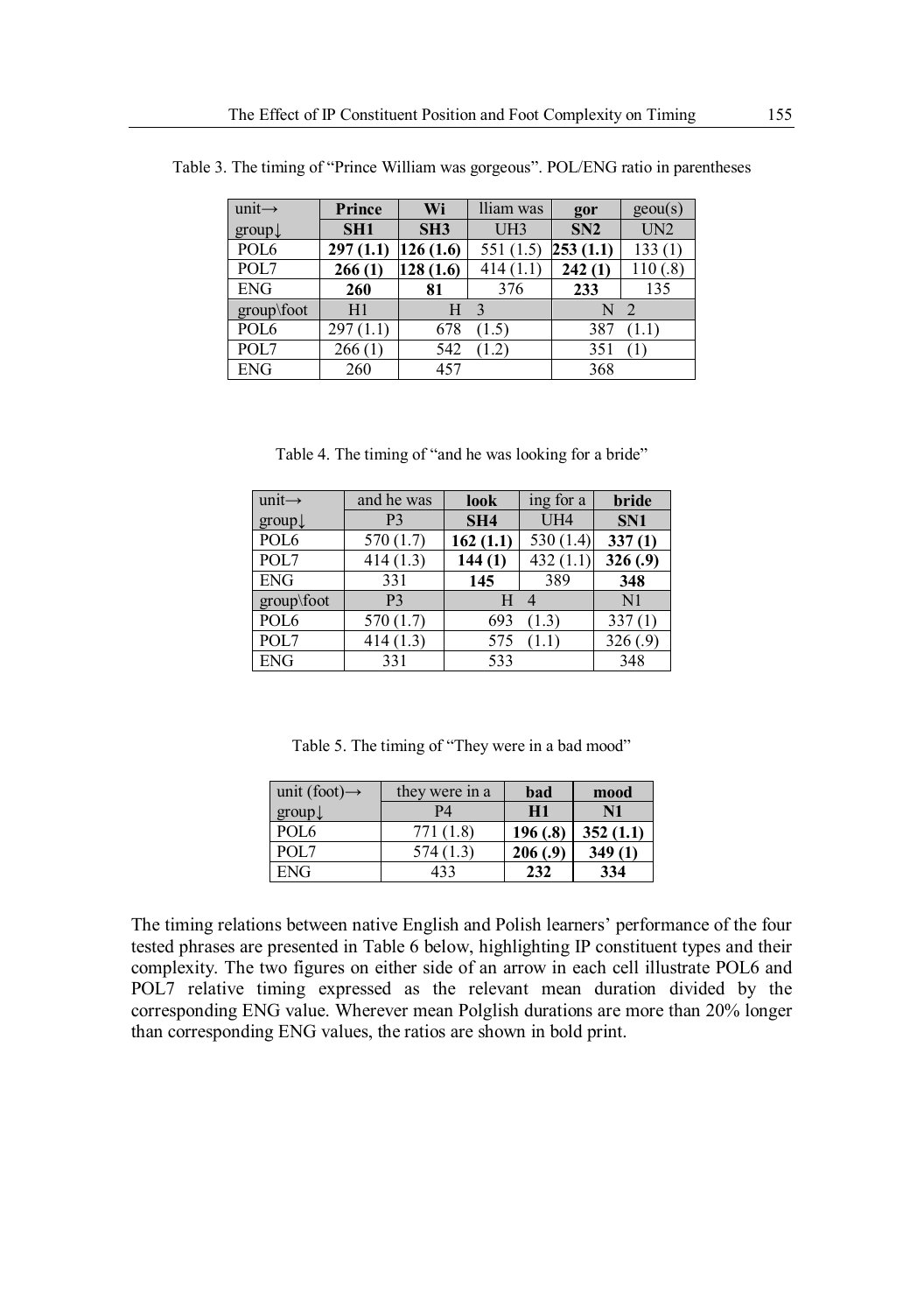| $>20\%$ longer Polglish durations in bold. |                                   |                                   |                                   |  |  |  |  |
|--------------------------------------------|-----------------------------------|-----------------------------------|-----------------------------------|--|--|--|--|
| foot\foot part                             | SN                                | ΠN                                |                                   |  |  |  |  |
| nuclei:                                    | $(Pol6/Eng \rightarrow Pol7/Eng)$ | $(Pol6/Eng \rightarrow Pol7/Eng)$ | $(Pol6/Eng \rightarrow Pol7/Eng)$ |  |  |  |  |
| bride(M1)                                  | $1\rightarrow 9$                  |                                   | $1\rightarrow 9$                  |  |  |  |  |
| $\mod(N1)$                                 | $1.1\rightarrow 1$                |                                   | $1.1\rightarrow 1$                |  |  |  |  |
| Cinders $(N2)$                             | $1\rightarrow 9$                  | $1.2 \rightarrow 1.2$             | $1.1\rightarrow 1$                |  |  |  |  |
| gorgeous (N2)                              | $1.1\rightarrow 1$                | $1\rightarrow 8$                  | $1.1 \rightarrow 1$               |  |  |  |  |
|                                            |                                   |                                   |                                   |  |  |  |  |

| foot\foot part      | <b>SH</b>                         | UH                                |                                   |
|---------------------|-----------------------------------|-----------------------------------|-----------------------------------|
| heads:              | $(Pol6/Eng \rightarrow Pol7/Eng)$ | $(Pol6/Eng \rightarrow Pol7/Eng)$ | $(Pol6/Eng \rightarrow Pol7/Eng)$ |
| Prince (1)          | $1.1 \rightarrow 1$               |                                   | $1.1\rightarrow 1$                |
| bad(1)              | $.8\rightarrow .9$                |                                   | $.8\rightarrow .9$                |
| called her (2)      | $1.2 \rightarrow 1.1$             | $1.9 \rightarrow 1.1$             | $1.5 \rightarrow 1.1$             |
| William was (3)     | $1.6 \rightarrow 1.6$             | $1.5 \rightarrow 1.1$             | $1.5 \rightarrow 1.2$             |
| everyone $(3)$      | $.8\rightarrow .9$                | $1.5 \rightarrow 1.4$             | $1.2 \rightarrow 1.1$             |
| looking for a $(4)$ | $1.4 \rightarrow 1.1$             | $1\rightarrow 9$                  | $1.3 \rightarrow 1.1$             |
|                     |                                   |                                   |                                   |

|   |   | $(Pol6/Eng \rightarrow Pol7/Eng)$ |
|---|---|-----------------------------------|
|   | - | $2.2 \rightarrow 1.7$             |
| - | - | $1.7 \rightarrow 1.3$             |
|   | - | $1.8 \rightarrow 1.3$             |
|   |   |                                   |

Although several variables interact in the subjects' performance, which is an inevitable drawback in analysing longer speech portions, the data reveal certain tendencies pertaining to the influence of accent, stress and position in the utterance. The most striking discrepancies between the two groups have been observed in the unstressed parts of the tested phrases. This apparently reflects the Polish speakers' problems with unstressed syllable reduction, often reported in English pronunciation learning (e.g. Szpyra-Kozłowska et al. 2002, Wrembel 2002, Nowacka 2003 and Gonet et al. 2010). The actual difference between the two groups (cf. Table 6) is the largest in preheads (70- 120% longer in POL6, 30-70% longer in POL7) and smaller in unstressed parts of the heads (up to 90% longer in POL6 and up to 40% longer in POL7), while the unstressed syllables in *Cinders* and *gorgeous* (tails) are not significantly longer in the pronunciation of Polish learners. To account for the latter observation, a separate study of the effect of word boundaries and final lengthening seems desirable.

The duration of accented/stressed syllables is comparable across the two groups, especially for the nuclear syllables, while accented head syllables show more variability.

Finally, the small amount of data suggest that the number of syllables constituting a foot does not have any obvious effect on timing differences between Polish and English speakers.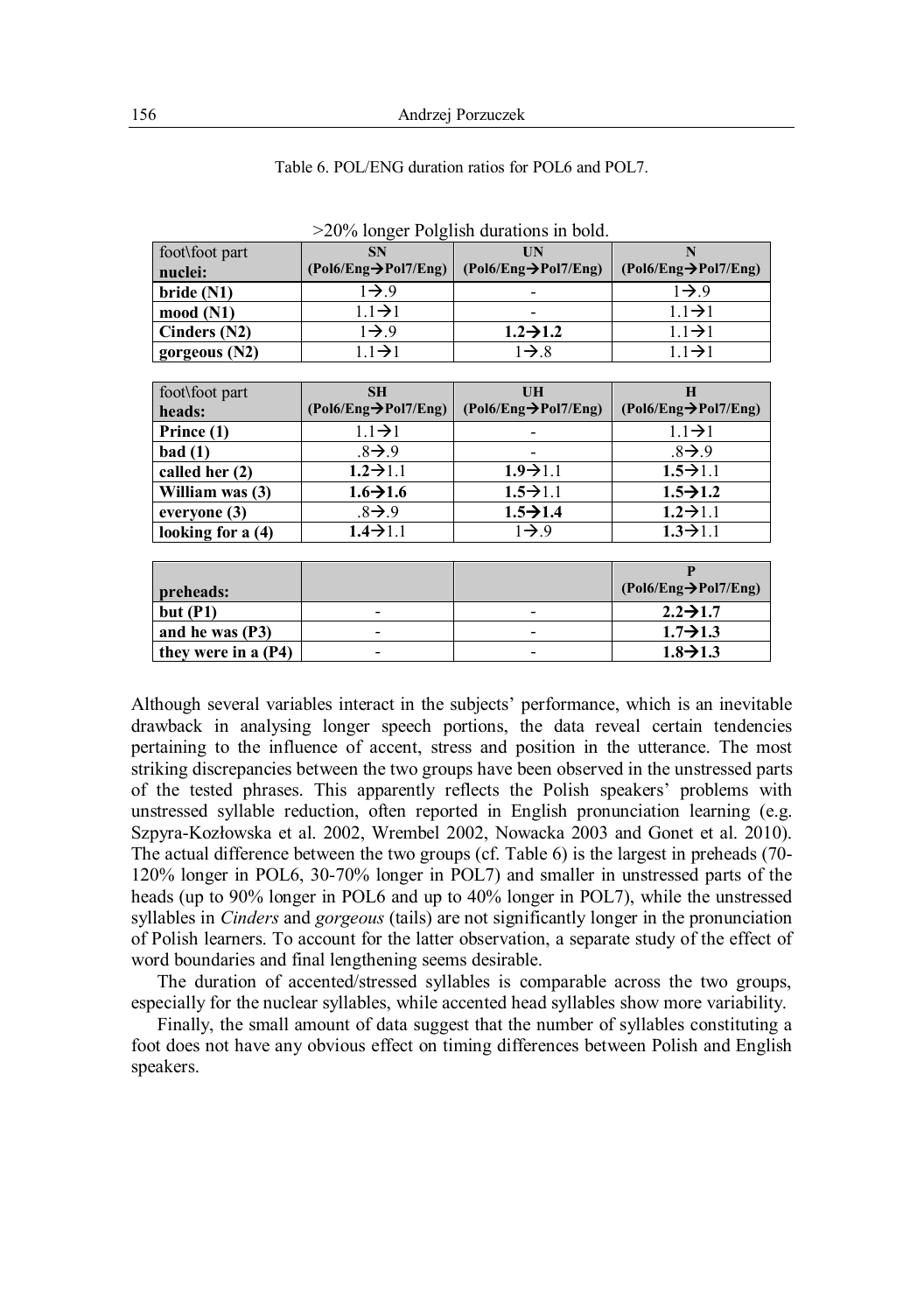# **5. Individual variation**

Individual variation in native speakers' unit duration has been examined in order to observe the approximate limits of typical native English read speech rate. Duration ranges of whole IPs as well as individual tested units are shown in Table 7 in comparison to corresponding Polglish data. In each case the two highest and two lowest values have been rejected to highlight natural duration ranges in particular groups.

| Table 7. Duration variability in Intonational Phrases and their constituents (POL ranges hardly |
|-------------------------------------------------------------------------------------------------|
| overlapping with ENG shown in bold)                                                             |

| $\text{unit} \rightarrow$ | but     | e               | veryone | called          | her             | Cind            | er(s)   |              |
|---------------------------|---------|-----------------|---------|-----------------|-----------------|-----------------|---------|--------------|
| group                     | P1      | SH <sub>3</sub> | UH3     | SH <sub>2</sub> | UH <sub>2</sub> | SN <sub>2</sub> | UN2     | $\mathbb{P}$ |
| <b>ENG</b>                | 47-111  | 97-117          | 247-353 | 166-192         | 94-132          | 293-336         | 103-141 | 1114-1314    |
| POL <sub>7</sub>          | 102-165 | 84-127          | 294-403 | 169-228         | 93-165          | 276-325         | 92-193  | 1157-1506    |
| POL <sub>6</sub>          | 136-191 | 82-112          | 371-473 | 197-270         | 174-271         | 288-344         | 132-165 | 1459-1721    |

| unit $\rightarrow$ | Prince          | Wi              | lliam was | gor             | geou(s) |           |
|--------------------|-----------------|-----------------|-----------|-----------------|---------|-----------|
| group $\downarrow$ | SH <sub>1</sub> | SH <sub>3</sub> | UH3       | SN <sub>2</sub> | IM2     | IP        |
| <b>ENG</b>         | 233-289         | 58-104          | 328-420   | 204-249         | 112-157 | 997-1186  |
| POL7               | 194-319         | $101 - 146$     | 352-490   | 206-268         | 86-127  | 1018-1283 |
| POL <sub>6</sub>   | 238-345         | 100-152         | 485-606   | 221-278         | 117-154 | 1270-1385 |

| unit $\rightarrow$ | and he was | look            | ing for a       | bride           |           |
|--------------------|------------|-----------------|-----------------|-----------------|-----------|
| $group\downarrow$  | P3         | SH <sub>4</sub> | UH4             | SN <sub>1</sub> | IP        |
| <b>ENG</b>         | 247-378    | $112 - 196$     | 338-433         | 306-376         | 1041-1257 |
| POL <sub>7</sub>   | 347-457    |                 | 125-166 375-475 | 280-400         | 1197-1469 |
| POL <sub>6</sub>   | 499-629    | 128-192         | 446-543         | 331-387         | 1380-1739 |

| $unit \rightarrow$ | They were in a | bad             | mood            |           |
|--------------------|----------------|-----------------|-----------------|-----------|
| $\gamma$           | P4             | SH <sub>1</sub> | SN <sub>1</sub> | IP        |
| ENG                | 389-485        | 211-242         | 284-375         | 905-1067  |
| POL7               | 447-691        | 176-237         | 307-394         | 968-1271  |
| POL <sub>6</sub>   | 569-815        | 146-239         | 336-375         | 1101-1485 |

The data in Table 7 generally confirm the problems with unstressed syllable reduction reported in the previous section. Although the whole tested IPs are 26-32% longer in POL6 and 7-13% longer in POL7 in comparison to native performance, a conclusion that Polish learners' articulatory rate is slower than native would not be sufficiently supported, considering the similar durations of the nuclear syllables. Another observation is the consistent evolution of Polish students' interlanguage timing towards native speech standards. More persistent problems occur in unstressed foot parts, where Polglish and English duration ranges are practically disjoint. Although the learners reduce the timing differences in the course of study, the preheads remain difficult also for POL7.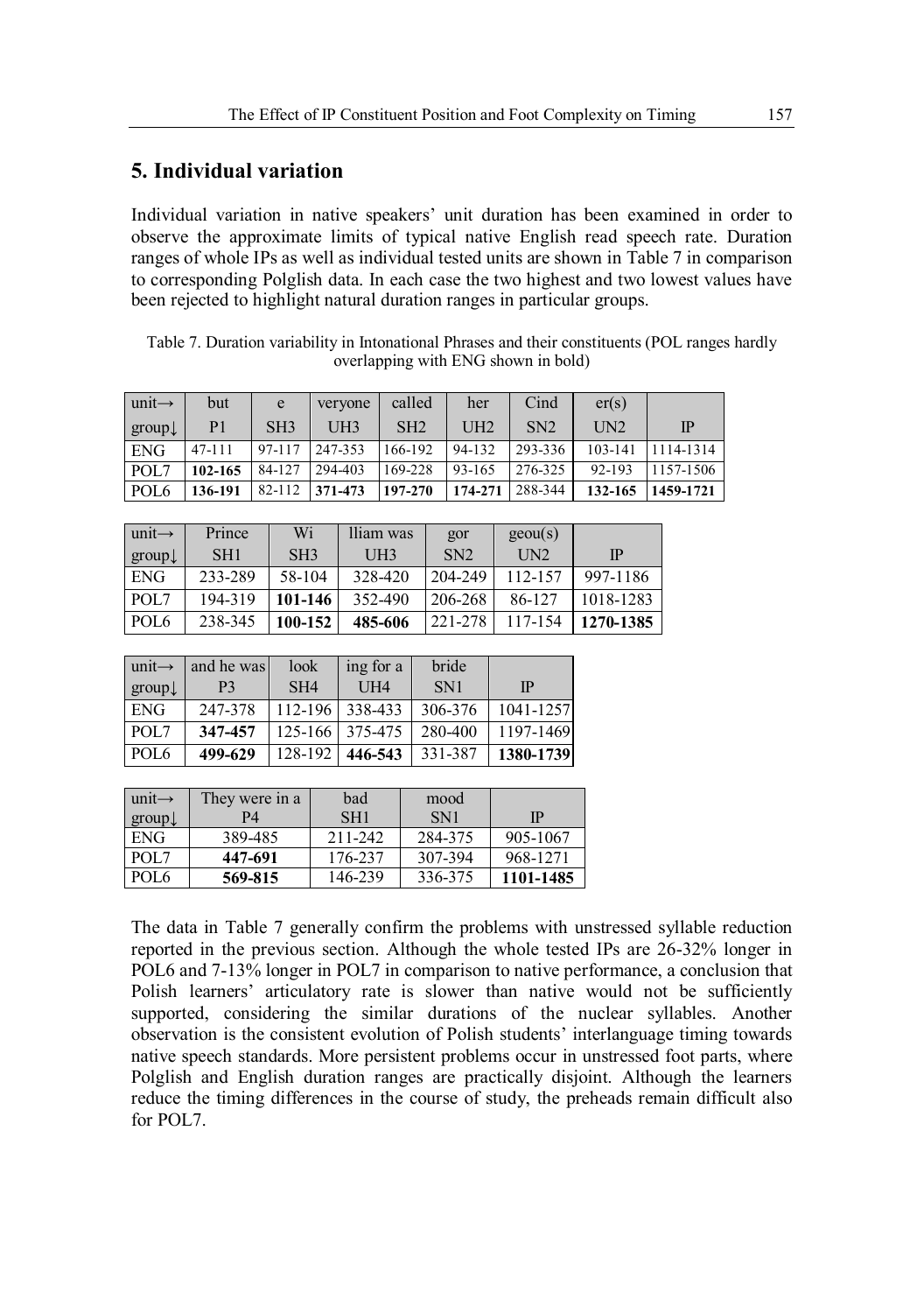## **6. Conclusion**

The present pilot study confirms insufficient unstressed syllable reduction in Polish learners' pronunciation of English and roughly signals the scale of the problem. There is also weak evidence for a more general claim, i.e. that the duration of IP components varies less in the speech of Polish learners under the influence of varying prominence levels. This supports similar Waniek-Klimczak's observations concerning stress-related vowel duration variability in Polish-English bilinguals (2005, 2009) and in Spanish-English bilinguals (White and Mattys 2007, quoted in Waniek-Klimczak 2009: 372).

More data comprising a wider variety of foot and syllable structures, including lax and tense vowels in various positions and their statistical analysis might lead to a more reliable description of the relations between duration and prominence level on the one hand and position in the IP on the other.

Foot complexity itself does not show any obvious effect on timing and it appears that more advanced statistical measures would not explain more, if applied to the small amount of data. However, the examples of *gorgeous* and *Cinders* indicate the need to pay attention to word boundaries and relate the obtained results to Jassem's idea of narrow rhythm units, supported by Bouzon and Hirst's (2004) research.

#### **7. Teaching implications**

The above observations (except the data concerning foot complexity) suggest either the syllable-timed L1 interference or, as proposed by Waniek-Klimczak (2009), natural developmental problems with stress-timed speech organisation characteristic of native speakers of English as well. In either case, the pedagogical implications are similar. Because this research confirms that learners of English in Poland are capable of gradually approaching native rhythm patterns with their growing experience in FL learning, (cf. the results of L2 acquisition study of Polish bilinguals in America by Waniek-Klimczak 2005), it appears worthwhile to introduce detailed instruction and systematic practice leading to further timing reorganisation by efficient reduction of unstressed syllables and strengthening the prominent ones.

#### **References**

- Abercrombie, D. 1967. *Elements of general phonetics.* Edinburgh: Edinburgh University Press.
- Anisfeld, M., N. Bogo, and W. E. Lambert 1962. Evaluational reactions to accented English speech. *Journal of Abnormal and Social Psychology* 65, 223–231.
- Arthur, B., D. Farrar and G. Bradford. 1974. Evaluation reactions of college students to dialect differences in the English of Mexican–Americans. *Language Speech* 17 (3), 255–270.
- Boersma, P. 2001. Praat, a system for doing phonetics by computer. *Glot International*  10: 341-345.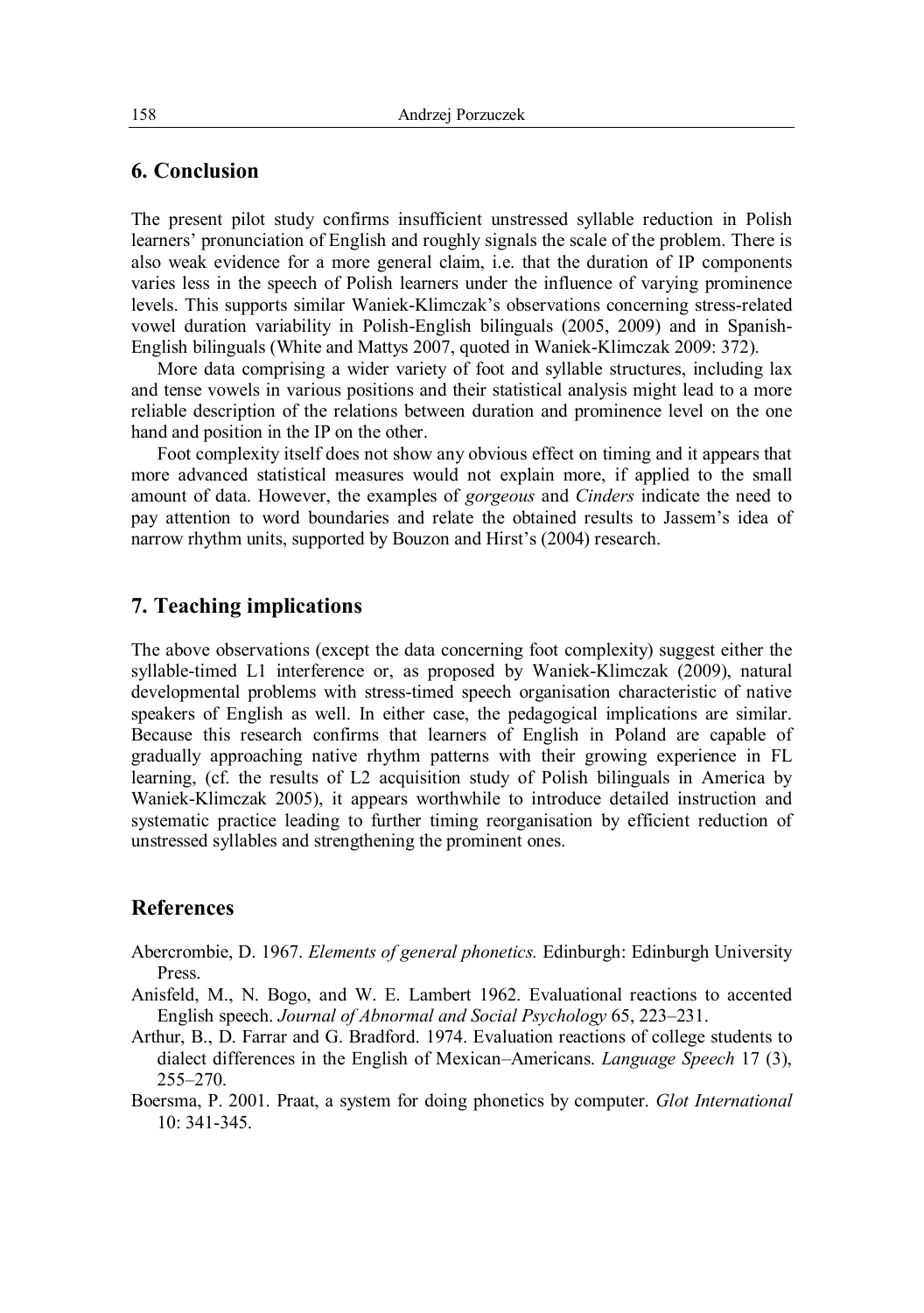- Bouzon, C. and D. Hirst. 2004. Isochrony and Prosodic Structure in British English. In Bel, B. and I. Marlieu (eds.), *Proceedings of the Second International Conference on Speech Prosody*. Nara, Japan: 223-226.
- Bryła, A. 2010. Phonetic properties of Euro-English empirical evidence. In Waniek-Klimczak, E. (ed.), *Issues in accents of English 2: Variability and norm.* Newcastleupon-Tyne: Cambridge Scholars Publishing: 37-60.
- Crystal, D. 1969. *Prosodic systems and intonation in English*. London: Cambridge University Press.
- Dauer, R. 1983. Stress timing and syllable timing reanalyzed. *Journal of Phonetics* 11: 51-62.
- Dogil, G. 1995. Phonetic correlates of word stress. *Phonetic AIMS.* Stuttgart: University of Stuttgart: 1-60.
- Dogil, G. 1999. The phonetic manifestation of word stress in Lithuanian, Polish, German and Spanish. In: Van der Hulst, H. (ed.), *Word Prosodic Systems in the Languages of Europe.* Berlin: Mouton de Gruyter: 273-311.
- Dziubalska-Kołaczyk, K. 2002. *Beats-and-Binding Phonology*. Frankfurt/Main: Peter Lang.
- Felps, D., H. Bortfeld and R. Gutierrez-Osuna. 2009. Foreign accent conversion in computer assisted pronunciation training. *Speech Communication* 51: 920–932.
- Gonet, W., J. Szpyra-Kozłowska and R. Święciński, 2010. The acquisition of Vowel Reduction by Polish students of English. In Waniek-Klimczak, E. (ed.), *Issues in Accents of English 2: Variability and Norm.* Newcastle-upon-Tyne: Cambridge Scholars Publishers: 291-308.
- Grabe, E. and E. L. Low. 2003. Durational variability in speech and the rhythm class hypothesis. In *Papers in laboratory phonology* 7: 515-546.
- Grabe, E., B. Post and F. Nolan. 2001. *The IViE Corpus*. Department of Linguistics, University of Cambridge. http://www.phon.ox.ac.uk/IViE
- Halliday, M. A. K. 1967. *Intonation and Grammar in British English*. Mouton.
- Halliday, M. A. K. 1970. *A Course in Spoken English: Intonation.* Oxford: Oxford University Press.
- Jassem, W. 1952. *Intonation in Conversational English.* Warsaw, Polish Academy of Science.
- Jenkins, J. 2000. *The Phonology of English as an International Language*. Oxford: Oxford University Press.
- Ladefoged, P. 1967. *Three Areas in Experimental Phonetics*, London: Oxford University Press.
- Lehiste, I. 1977. Isochrony reconsidered. *Journal of Phonetics* 5: 253-263
- Lippi-Green, R., 1997. *English With an Accent: Language, Ideology, and Discrimination in the United States*. London: Routledge
- Munro, M., and T. Derwing. 1995. Foreign accent, comprehensibility, and intelligibility in the speech of second language learners. *Language Learning and Technology* 45 (1): 73–97.
- Neri, A., C. Cucchiarini, H. Strik, and L. Boves. 2002. The pedagogy–technology interface in computer assisted pronunciation training. *Computer Assisted Language Learning* 15 (5): 441–467.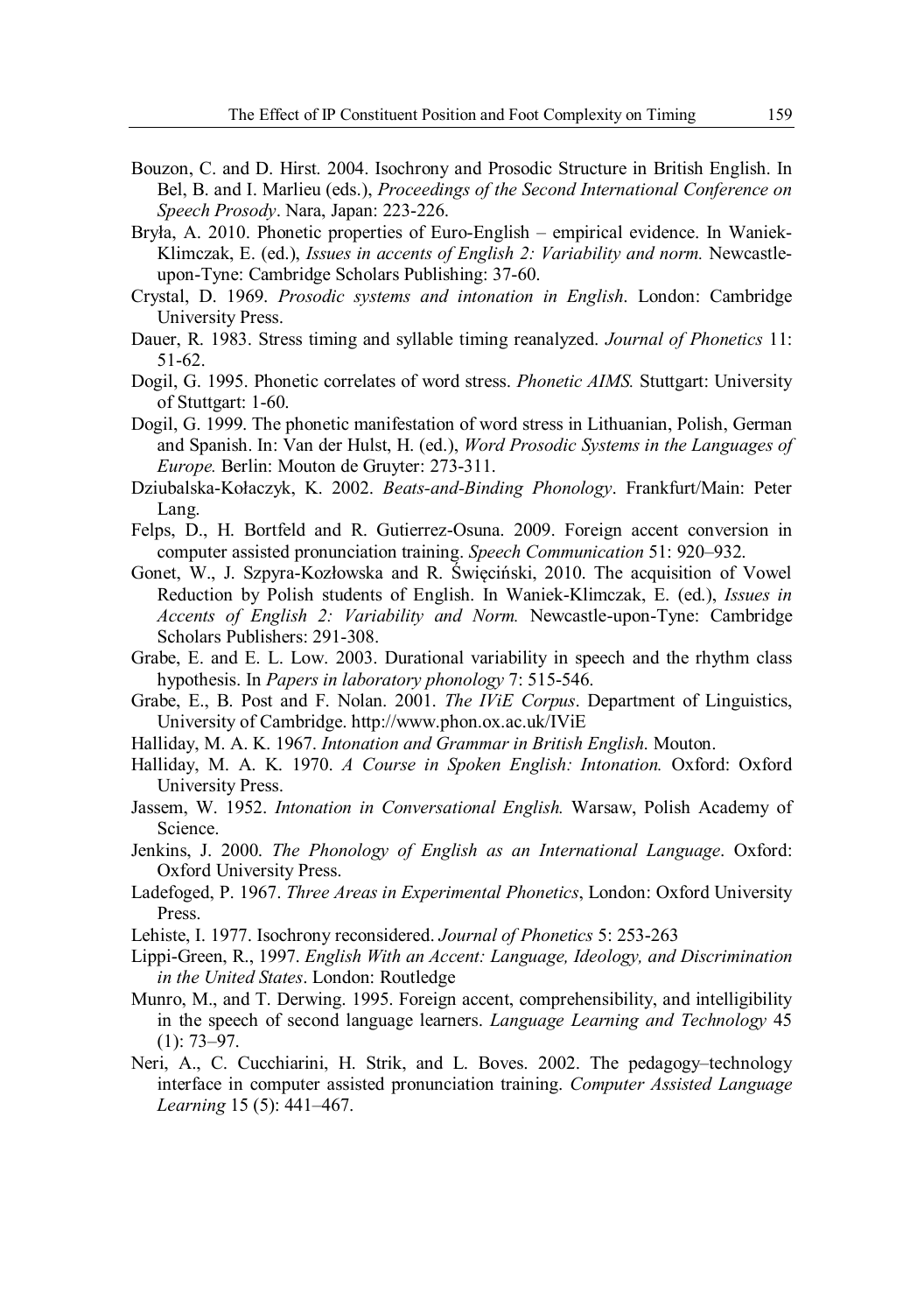- Nespor, M. 1990. On the rhythm parameter in phonology. In Roca, I. (ed.), *Logical Issues in Language Acquisition.* Dordrecht: Foris: 157-175.
- Nowacka, M. 2003. 'Hot bits' or 'Hobbits'? English Speech in Polish Ears. In Sobkowiak, W. and E. Waniek-Klimczak (eds.), *Dydaktyka fonetyki języka obcego*. Płock: Wydawnictwo PWSZ w Płocku: 97-113.
- Nowacka, M. 2008. *The Phonetic Attainment in Polish University and College Students of English. A Study in the Productive and ReceptivePronunciation Skills.*  Unpublished Ph.D. dissertation. Maria Curie-Skłodowska University, Lublin.
- Nowak, P. 2006. *Vowel reduction in Polish.* Ph.D. dissertation. University of California, Berkeley.
- O'Connor, J. 1965. The perception of time intervals. In: *UCL Working Papers in Phonetics and Linguistics* 2: 10-15.
- O'Connor, J. D. and G. F. Arnold. 1973. *Intonation of Colloquial English*. Longman, 2 edition.
- Pennington, M. C., 1999. Computer-aided pronunciation pedagogy: promise, limitations, directions. *Computer Assisted Language Learning* 12: 427–440.
- Pierrehumbert, J. 1980. *The phonology and phonetics of English intonation*. Ph.D. dissertation, Massachusetts Institute of Technology.
- Pike, K. L. 1945. *The intonation of American English*. University Press: Michigan.
- Porzuczek, A. 2007. English vowel quantity in Polish learner's speech perception and production. In Arabski, J., D. Gabryś-Barker and A. Łyda (eds.), *PASE Papers 2007. Studies in Language and Methodology of Teaching Foreign Languages.* Katowice: PARA: 96-105.
- Ramus, F., M. Nespor and J. Mehler. 1999. Correlates of linguistic rhythm in the speech signal. In *Cognition* 73: 265-292.
- Roach, P. 1982. On the distinction between 'stressed-timed' and 'syllable-timed' languages. In Crystal, D. (ed.), *Linguistic Controversies.* London: Edward Arnold: 73-79.
- Roach, P. 2002. Studying rhythm and timing in English speech: Scientific curiosity or a classroom necessity? In Waniek-Klimczak, E. and J. Melia (eds.), *Accents and Speech in Teaching English Phonetics and Phonology*. Frankfurt: Peter Lang: 199- 206.
- Ryan, E. B. and M. A. Carranza. 1975. Evaluative reactions of adolescents toward speakers of standard English and Mexican American accented English. *Journal of Personality and Social Psychology* 31 (5): 855–863.
- Schairer, K. E. 1992. Native speaker reaction to non-native speech. *Modern Language Journal* 76 (3): 309–319.
- Sobkowiak, W. 1996. *English Phonetics for Poles*. Poznań: Bene Nati.
- Szpyra-Kozłowska, J., J. Frankiewicz and W. Gonet. 2002. Aspekty fonetyki angielskiej nauczane w szkołach średnich. In Sobkowiak, W. and E. Waniek-Klimczak (eds.), *Dydaktyka fonetyki języka obcego*. Płock: Wydawnictwo Naukowe PWSZ w Płocku: 9-27.
- Szpyra-Kozłowska, J. 2003. The Lingua Franca Core and the Polish Learner. In Sobkowiak, W. and E. Waniek-Klimczak (eds.), *Dydaktyka fonetyki języka obcego*. Płock: Wydawnictwo Naukowe PWSZ w Płocku: 193-210.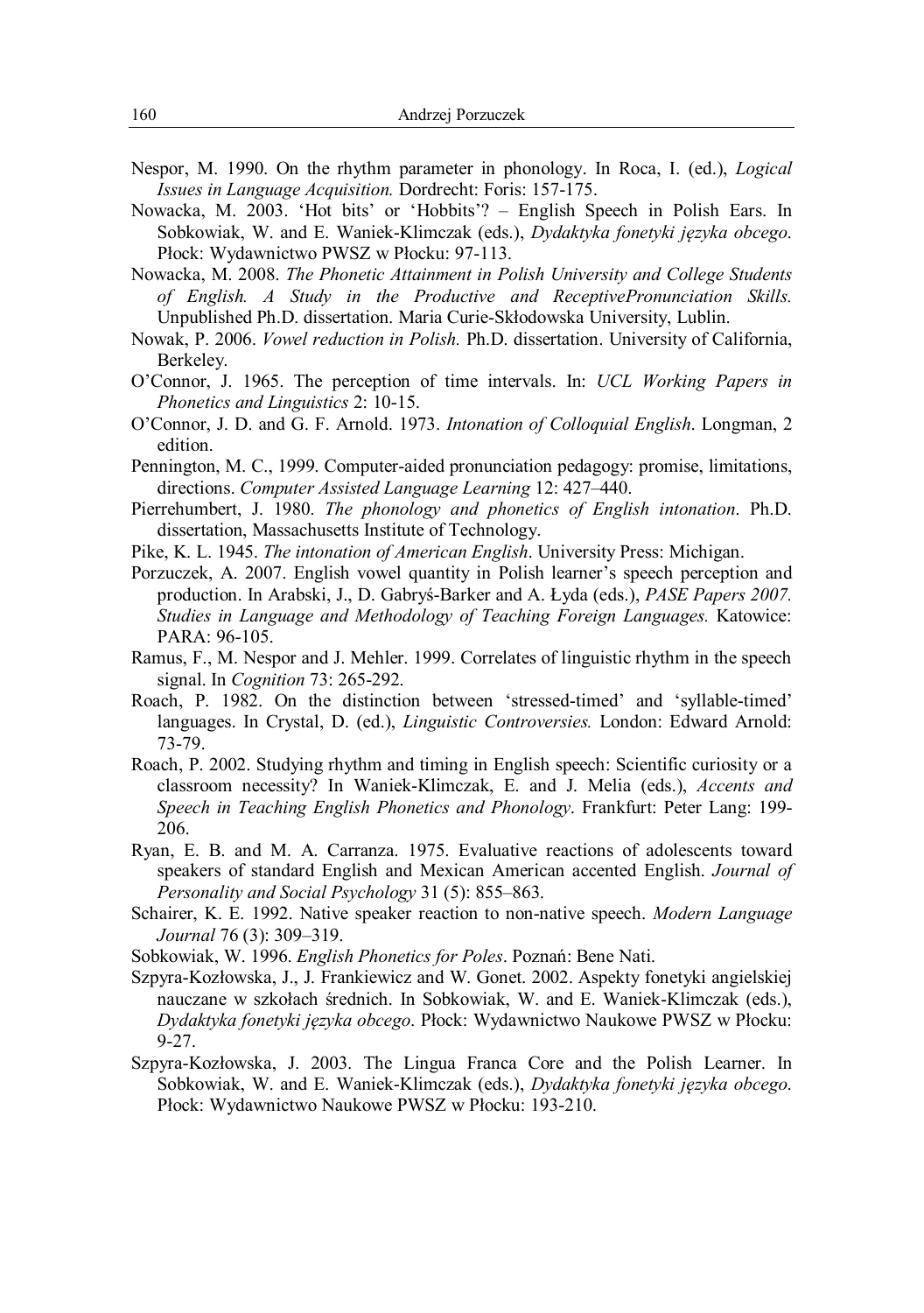- Waniek-Klimczak, E. 2005. *Temporal Parameters in Second Language Speech.* Łódź: Wydawnictwo Uniwersytetu Łódzkiego.
- Waniek-Klimczak, E. 2009. Sources of difficulty in the acquisition of English rhythm by Polish learners. In Wysocka, M. (ed.), *On language structure, acquisition and teaching. Studies in Honour of Janusz Arabski on the Occasion of His 70th Birthday*  Katowice: Wydawnictwo Uniwersytetu Śląskiego: 369-378.
- Weinreich, U. 1953. *Languages in contact. Findings and problem*s. The Hague: Mouton Publishers.
- White, L. and S. L. Mattys. 2007. Calibrating rhythm: First and second language studies. *Journal of Phonetics* 35: 501-522.
- Wrembel, M. 2002. Miejsce fonetyki języka angielskiego w szkole. In Sobkowiak, W. and E. Waniek-Klimczak (eds.), *Dydaktyka fonetyki języka obcego*. Płock: Wydawnictwo Naukowe PWSZ w Płocku: 29-40.